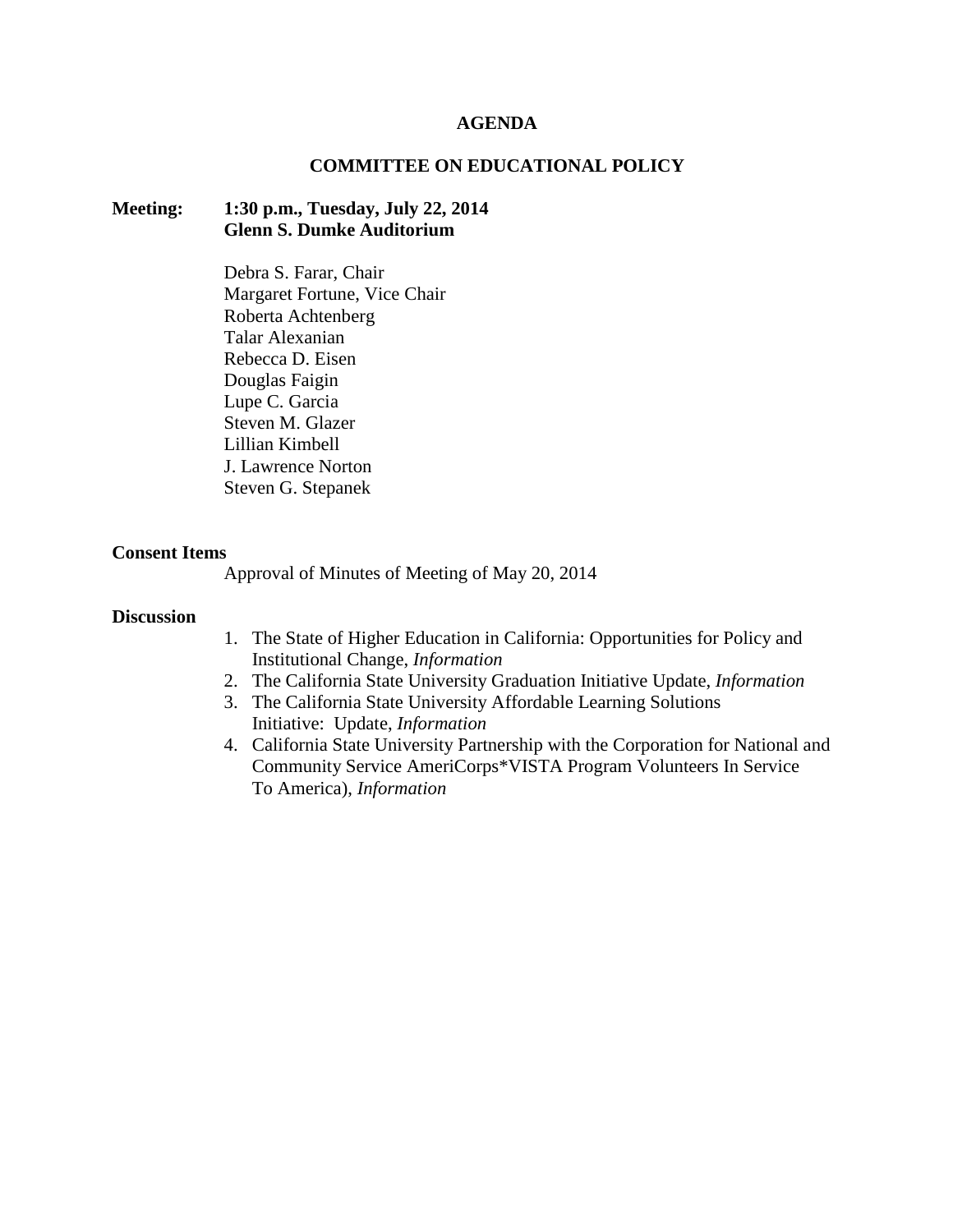### **MINUTES OF MEETING OF COMMITTEE ON EDUCATIONAL POLICY**

**Trustees of The California State University Office of the Chancellor Glenn S. Dumke Conference Center 401 Golden Shore Long Beach, California**

**May 20, 2014**

## **Members Present**

Debra S. Farar, Chair Rebecca D. Eisen Lupe C. Garcia Lillian Kimbell Lou Monville Bob Linscheid, Chair of the Board J. Lawrence Norton Steven G. Stepanek Cipriano Vargas Timothy P. White, Chancellor

Trustee Farar called the meeting to order.

## **Approval of Minutes**

The minutes of March 26, 2014, were approved as submitted.

## **Access to Excellence Progress Report**

Ron Vogel, associate vice chancellor for academic affairs, reported that the trustees approved *Cornerstones*, an earlier CSU strategic plan in 1998. A decade later, its successor, *Access to Excellence*, was brought before the board. It has guided the system the last seven years. Its three priorities are to (1) increase student access and success; (2) meet state needs by continuing to invest in applied research and addressing workforce and societal needs; and (3) sustain institutional excellence through investments in faculty and staff. Dr. Vogel outlined eight commitments that were developed to provide a framework for CSU initiatives. As economic, political, social and environment changes occur in California, *Access to Excellence* has remained flexible and responded to new and evolving initiatives, including the Graduation Initiative; SB1440, the associate degree for transfer program; the Early Start program; and the Voluntary System of Accountability and its Public Good page. Work continues throughout the CSU on all initiatives. More will evolve and the system is poised to respond to changes in higher education. The challenges are daunting and exciting, he said. The system will continue to work with its partners: state policy leaders, business community, California leaders and other constituencies. The CSU's commitments and initiatives will help position California for the 21st century.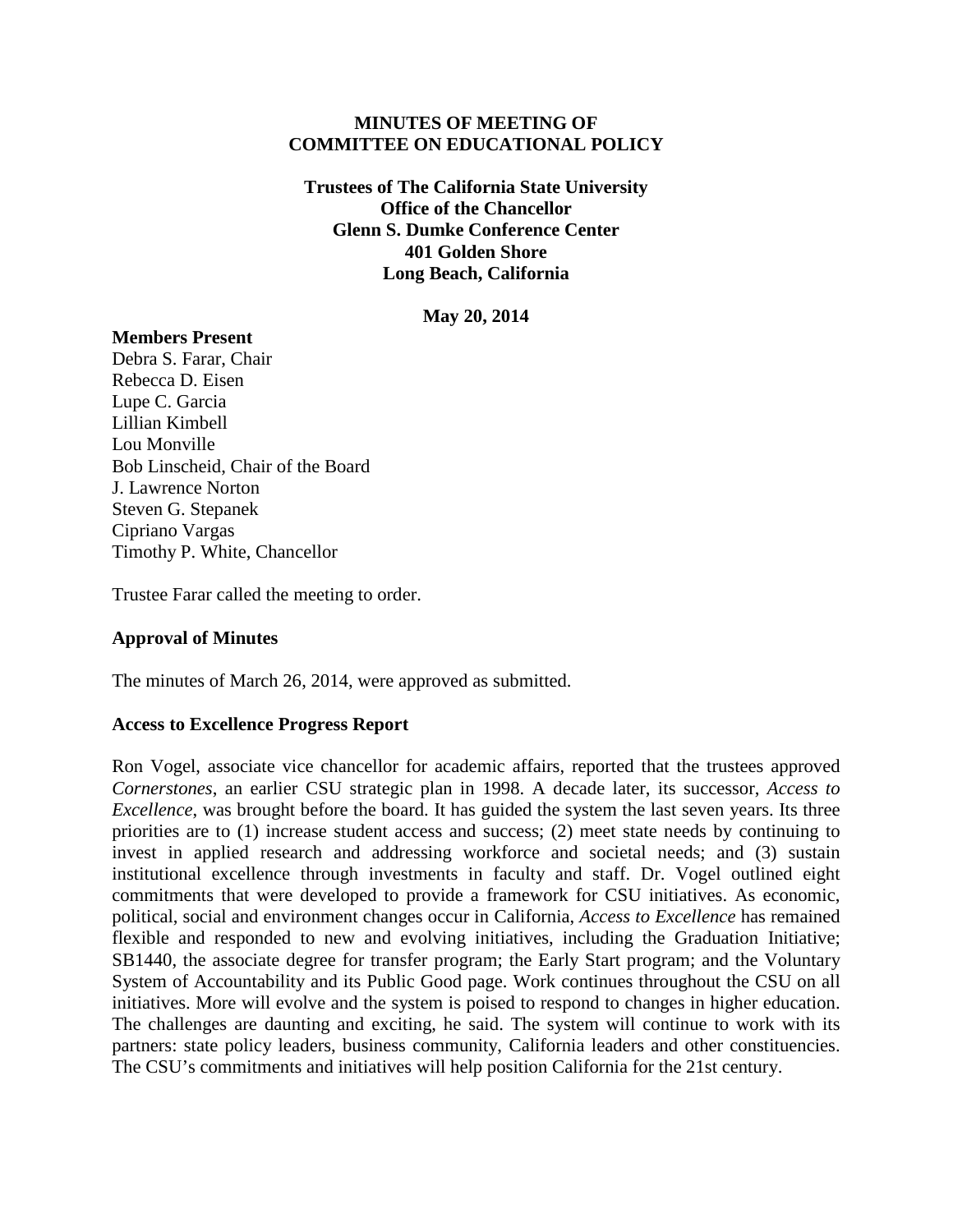## Ed. Pol.  $\mathcal{D}_{\mathcal{L}}$

Trustee Monville asked how the system is measuring closing the achievement gap, complying with SB 1440 and increasing the pathway for transfer students. Ken O'Donnell, senior director, student engagement and academic initiatives and partnerships, said the CSU is aligning issues to the strategic plan and ensuring, as initiatives are implemented, that they follow the priorities agreed to seven years ago. SB 1440 is measured by a few metrics. Previous board reports have focused on available pathways for students, transfer patterns and curricular pathways. The next focus in terms of metrics is how many students are being served, number of units saved and how the achievement gap is closing.

Trustee Hugo Morales asked about changes in outreach. Vice Chancellor for Advancement Garrett Ashley reported that there has been an expansion of each initiative with greater numbers of high school and middle school students contacted. Additionally, the CSU has increased its number of partners, and soon will have more and better ways to measure effectiveness in terms of number of prospective students applied, admitted and their preparation. On the academic affairs side, Carolina Cardenas, director of academic outreach and Early Assessment, said campus and system outreach counselors saw more than a million students across California at all grade levels: elementary, middle, high school and community college. Even with the budget cutbacks of the last five years, the number of students served has increased. She said the campuses are very resourceful in determining how to use their teams to do outreach, specifically with those students who have less access to CSU services. A dozen years ago the outreach offices saw 700,000 students and this year they saw 1.1 million students. The allocation of resources from the state was fairly level, but the campus offices increased their number of federal grants.

# **Update on Reducing Bottlenecks and Improving Student Success**

Responding to the board's request, Executive Vice Chancellor and Chief Academic Officer Ephraim P. Smith reported that the Chancellor's Office has defined near-term targets to make progress toward the 2017 goals and has drafted a number of metrics to provide indications of progress solving enrollment bottlenecks. He said it is a methodical approach with many facets that cannot be solved overnight; however, the campuses and Chancellor's Office have a good handle on what is needed to alleviate the bottlenecks. Gerry Hanley, assistant vice chancellor for academic technology services, thanked board members, chancellor and presidents for visiting with the faculty the previous day to view the poster session on redesigning face-to-face classes to online to help with bottlenecks. Dr. Hanley reminded the board that at the March meeting he outlined a four-year plan for multiple strategies for solving the bottleneck enrollment problems by redesigning the ways the CSU is addressing a number of student needs. Rather than rebuilding what has been done, Dr. Hanley said the system is finding new ways of providing services to students through advising, online courses and redesigning high enrollment-low success courses to ensure that students can succeed and graduate.

The system will eliminate all significant bottlenecks by fall 2017, Dr. Hanley said. Beginning next year, all campuses will provide all students an electronic advising tool so they know their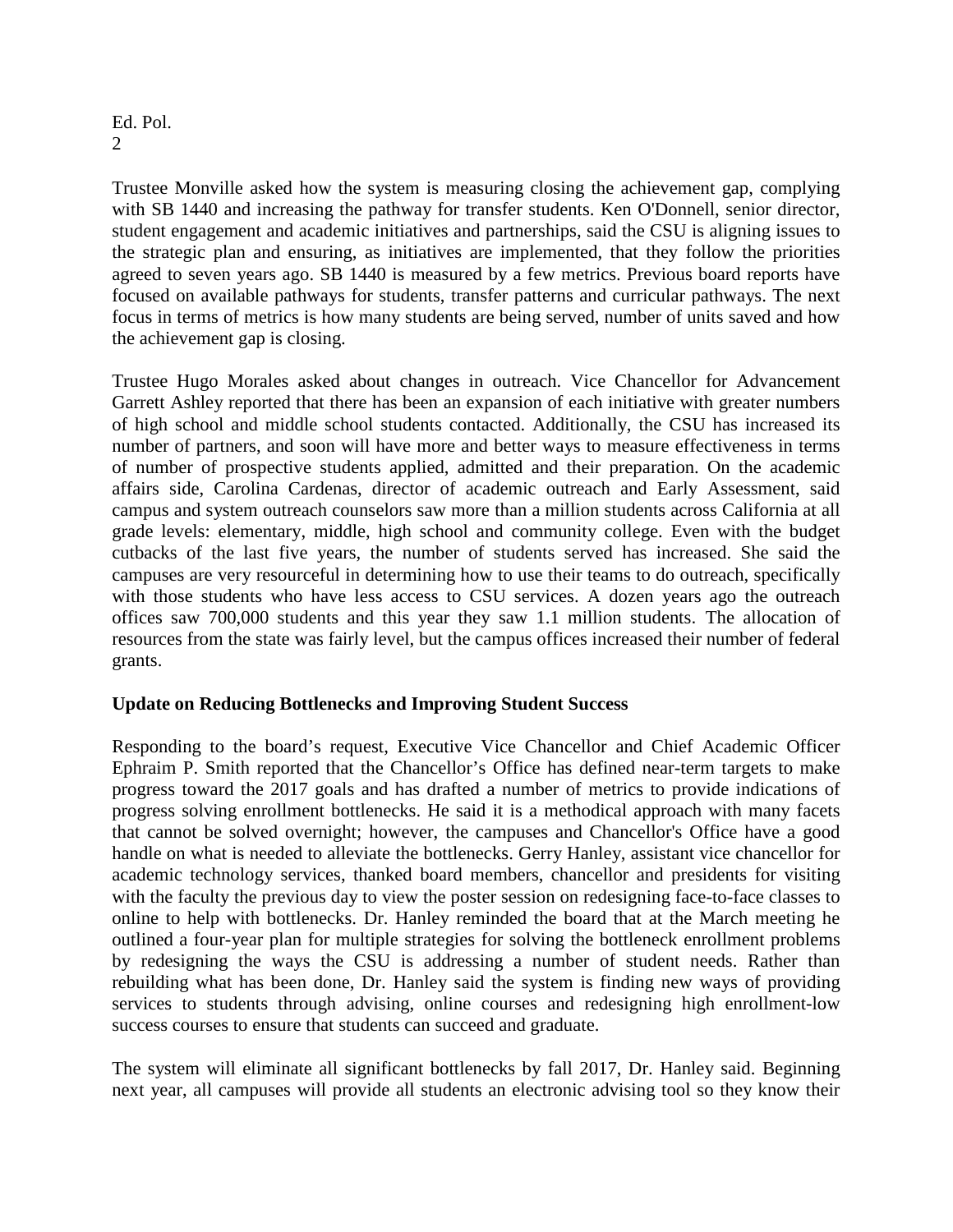progress toward their degree. The degree audit tool will enable students to see what courses have already been taken and what are the remaining requirements for graduation. About half of the campuses will begin using the Course Scheduler that will allow students to create a schedule that includes their classes, work schedules and breaks. The remaining campuses are using other scheduling software. Additionally, in fall 2014 the campuses will be hiring 700 new tenure track faculty members, a net increase of about 150 new tenure track faculty members. Beginning in fall 2014, all students who are not college ready in math and English will participate in Early Start, and more transfer students will participate in SB 1440, the associate degree for transfer program. The CourseMatch program will provide more online access for students who are placebound when they need to take a course that is not delivered on their campus. This summer there will be 470 fully online summer courses delivered through Extended Education with a probable increase to more than 700 fully online courses. In fall 2015 the CSU has to provide a one-stopshop for all fully online classes every semester, so the summer program provides preparation. In fall 2014 there will be fewer than 700 courses because of different constraints.

Faculty members are redesigning the high enrollment classes that have had a history of low student success. Twenty-two of these courses have been identified across the CSU; about 70 percent will engage in the redesign process. As all the strategies are implemented, Dr. Hanley said there should be an increase in the students' course load per term. Currently the average is 13 units, which should increase if there is success eliminating the bottlenecks. There should also be an increase in time to degree. The six-year graduation rates for full-time, first-time students, is 51.4 percent. Over time, that will increase. All these combined strategies will show that the CSU is successfully providing students the courses they need to graduate.

Chair Linscheid said what really resonated with him was when trustees had the opportunity to meet with stellar faculty members at the poster session who have developed tremendous ways of affecting change in that arena. He thanked Academic Affairs for bringing them in for a hands-on, learn-by-doing discussion. Trustee Rebecca Eisen asked about human advising rather than eAdvising. Dr. Hanley said the CSU is not cutting back on advisers, but funding will be available to increase the numbers. After using an eAdvising tool, students can come to an adviser prepared about what they need to do to continue on the right path. Trustee Steven Stepanek asked if campuses are going to continue to allow the same number of students entering in terms of capacity if it is expect waitlisted students will decrease and the number of units will increase. Dr. Smith reported that when allocating FTES (full-time equivalent students) per campus, the chancellor said the first step was to take care of current students so they can take a full load and graduate in a timely manner. Trustee Morales asked about Early Start students. Dr. Smith said last summer there were approximately 17,000 to 18,000 students enrolled in Early Start, which included all math students and the lowest quartile of English students. This summer all math and English students will be included for an estimated 25,000 to 26,000 students. Approximate 80 percent of the students enroll at their destination campus, and 20 percent take the courses as a visitor on another campus. Faculty grade the students and those grades are accepted at all the campuses.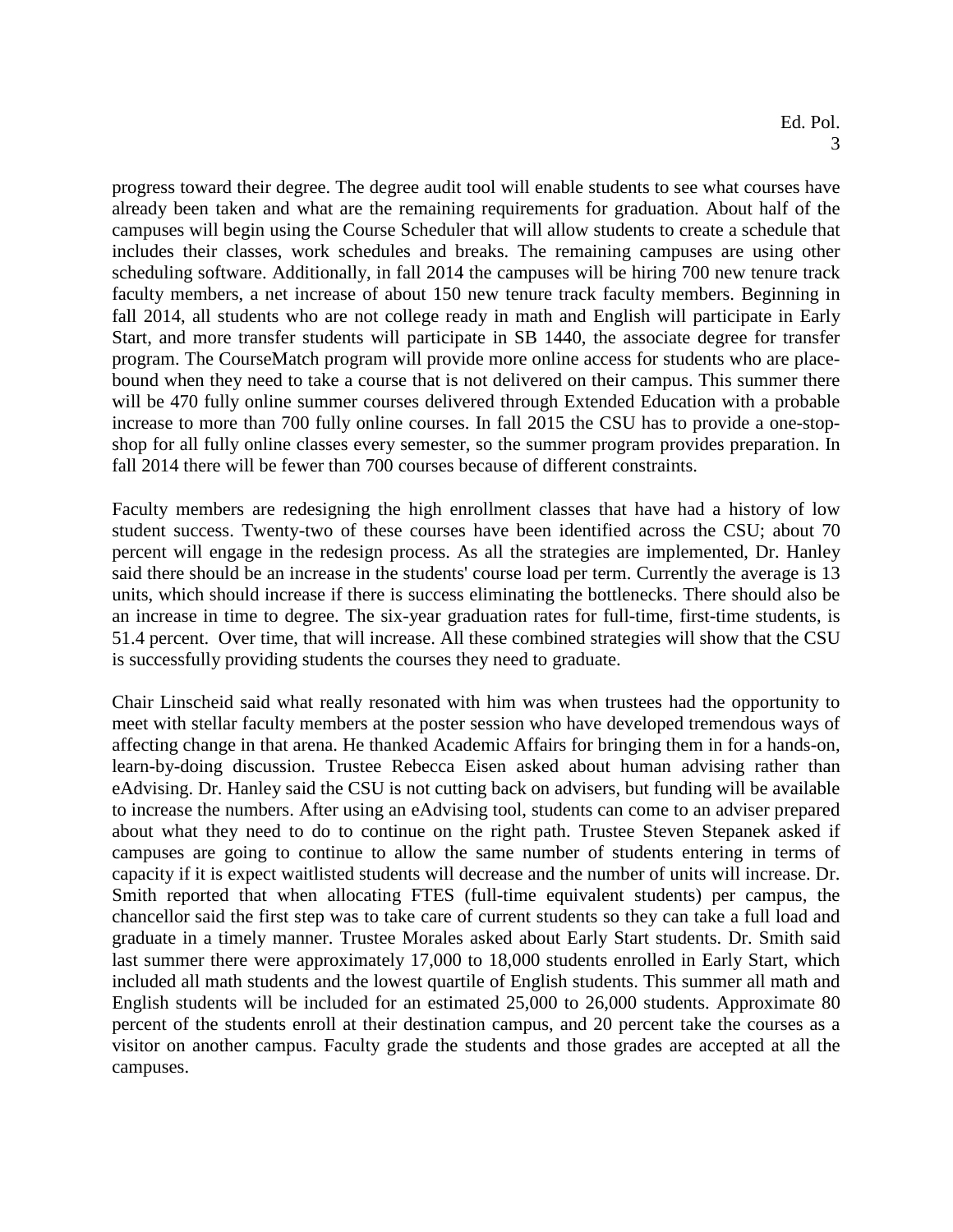### Ed. Pol. 4

Trustee Lawrence Norton asked about students taking higher unit loads. Dr. Hanley said giving more resources to campuses to adopt course scheduler tools and the accompanying training can help students move their way through the graduation process. Trustee Garcia asked about costs associated with the higher loads. Dr. Smith said there would not be an additional cost to students because of the way CSU tuition is structured and the financial aid factor. If the current average is 13 units per student, for example, going to 13.1 or 13.2 would not result in an extra cost. Chancellor White commended the Academic Affairs division, the faculty and the campus presidents and provosts for the progress that has been made in the singular focus on student success and achievement. He enjoyed meeting with faculty at the poster session, adding that the one constant theme showed the integration of technology and faculty. The poster session was a classic example of where the technology was providing opportunities in a given course, but the individualization that was necessary to make that work came from the interaction of faculty with students and technology. Integration is the key to success, he said, adding that the evidence is becoming clear that this is the right way going forward. The CSU is teaching and educating students, not training technicians. The technology requires both academic advising on the staff level and the faculty involvement on the academic level with the student to really make it work well.

## **Doctor of Nursing Practice Programs**

Christine Mallon, assistant vice chancellor for academic programs and faculty development, said that every CSU degree changes a life. With nursing, CSU degrees save lives. CSU doctor of nursing practice programs (DNP) transform health care to save more lives, improve more lives and create a more effective health care practice and policy system. She gave an example of a recent graduate whose son had been killed in a car accident. She was asked if she wanted to donate his tissues and the answer was yes, which inspired her commitment to help other families save lives through organ and tissue donation. Her CSU doctor of nursing practice program helped her do that. Her research focused on the Latino population and the effectiveness of a single culturally sensitive 40-minute educational intervention with Latino teens to commit to donating organs and tissue. She found that there was a 20 percent increase. Through a foundation she established, her DNP research will touch the lives and save the lives of people she never will know. Dr. Mallon mentioned that this research and other research conducted by DNP students would be on display at a poster session. The DNP is one of three doctoral programs that the state legislature authorized for the CSU. Prior to 2005, the CSU could only offer joint programs with the University of California or a private institution. The CSU doctoral authority independently was given first with the doctor of education degree in 2005 and that was followed in 2010 by legislation that allowed CSU to offer the doctor of physical therapy and doctor of nursing practice. CSU DNP programs serve a diverse population of students who are already registered nurses and have master's degrees when they enter the programs. This spring marks the graduation of the inaugural DNP cohorts: there are 31 new doctor of nursing practice graduates at the Fresno State and San José State collaborative, and 28 at the Long Beach-Los Angeles collaborative.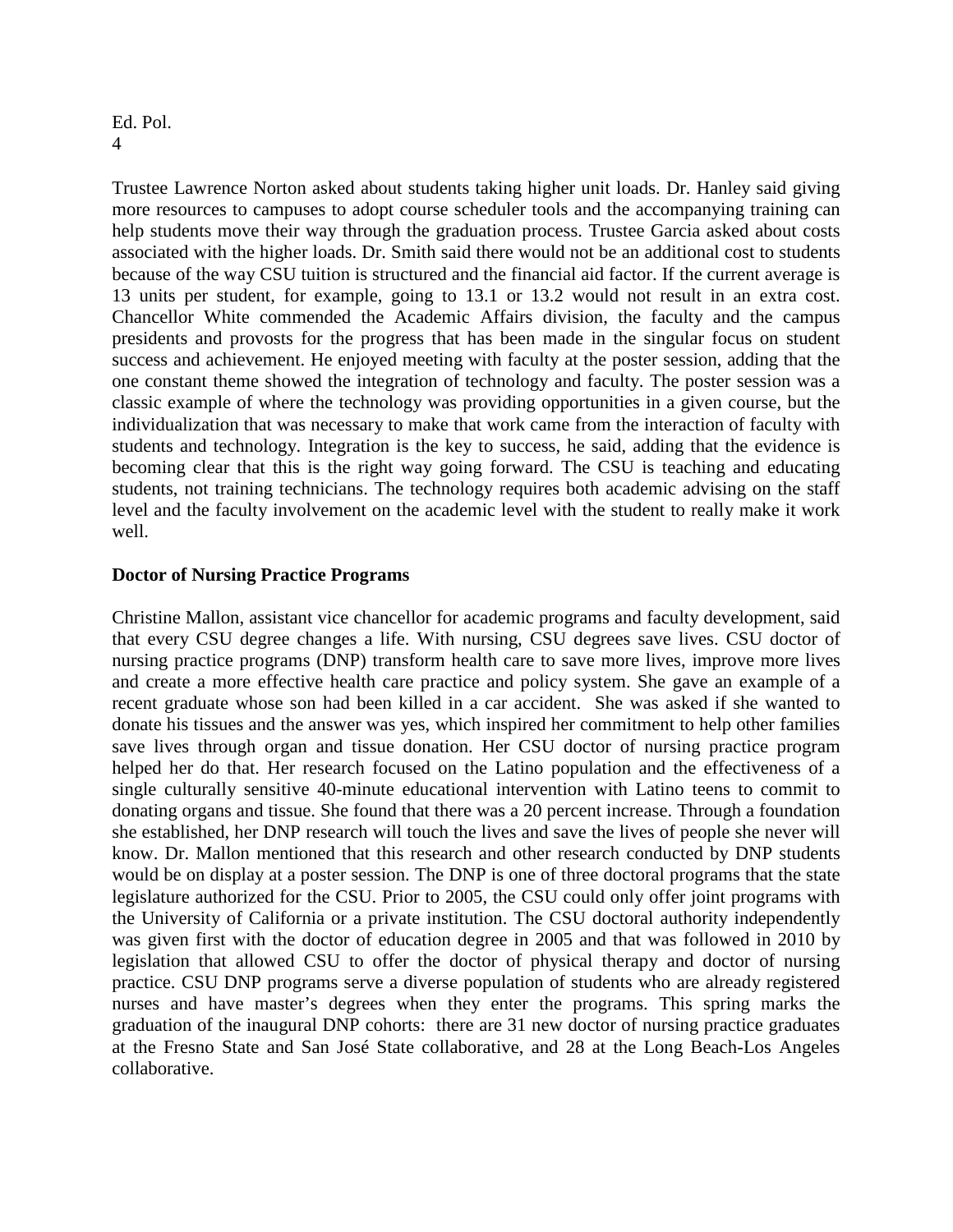### **Pre-Doctoral Program**

Dr. Mallon said that the CSU pre-doctoral program and its Sally Casanova scholarships invite CSU students into a pathway that leads them to doctoral education. The pre-doctoral program helps students develop graduate-level writing and research skills, prepares them to choose and apply to appropriate doctoral programs, supports their attending and presenting at academic conferences and awards a limited number of summer internships where students are placed at universities across the country where they participate in ongoing research with established faculty. The program aims to prepare a diverse future faculty for the CSU by encouraging Ph.D. minded students to return to the CSU for an academic career teaching, mentoring, researching and advancing the creative arts. Results from a survey last year of 1,860 past pre-doctoral scholars showed that 57 percent had completed a Ph.D., which is comparable with the national average of 10-year completion rate for Ph.D. programs. Thirty-five percent are now CSU faculty.

## **The CSU Graduation Initiative**

Robyn Pennington, chief of staff for business and finance, presented the update, saying that the initiative has and will continue to improve access, quality and persistence to degree completion by focusing on programs such as Early Start and reducing bottlenecks, she said. Working with faculty leadership, the CSU has defined success not only in terms of degree completion, but also as the attainment of a quality education through engaged learning and the use of high-impact practices. This initiative began in 2009 and was focused on the six-year graduation rate of the 2009 cohort of first-time full-time freshmen targeted to graduate in 2015. All 23 campuses helped set the system goals as well as individual campus goals which were to raise the six-year graduation rates to the top quartile of national averages among their peer groups, which are a group of similar universities in the United States. As 2015 approaches the CSU anticipates that the campuses will likely hit the overall target of 54 percent, which is an 8 percent increase from the baseline graduation rate of 46 percent. The 54 percent target is 7 percent higher than the graduation rate of comprehensive public universities, which is currently at 47 percent. It is also higher than the 50 percent graduation rate at all comprehensive universities, including private universities.

At his State of the CSU address in January, Chancellor White charged the CSU to further improve overall six-year graduation rates by 10 percent to nearly 60 percent by 2025. The CSU is the largest provider of baccalaureate degrees in the state. For the initiative's next phase the system office will work with presidents and their leadership and a handful of national advisers to set targets that are ambitious, feasible, sensitive to local context and considers available resources. The focus will continue on closing the achievement gap between underrepresented minorities and others with an expansion of Early Start, freshmen learning communities, and other high-impact practices shown to particularly benefit underserved populations. They will use the student success dashboard to track progress. Trustee Morales asked about freshmen learning communities. Ken O'Donnell explained that they are a way to improve student success in terms of persistence and in terms of deepening the learning, making it more contextualized. One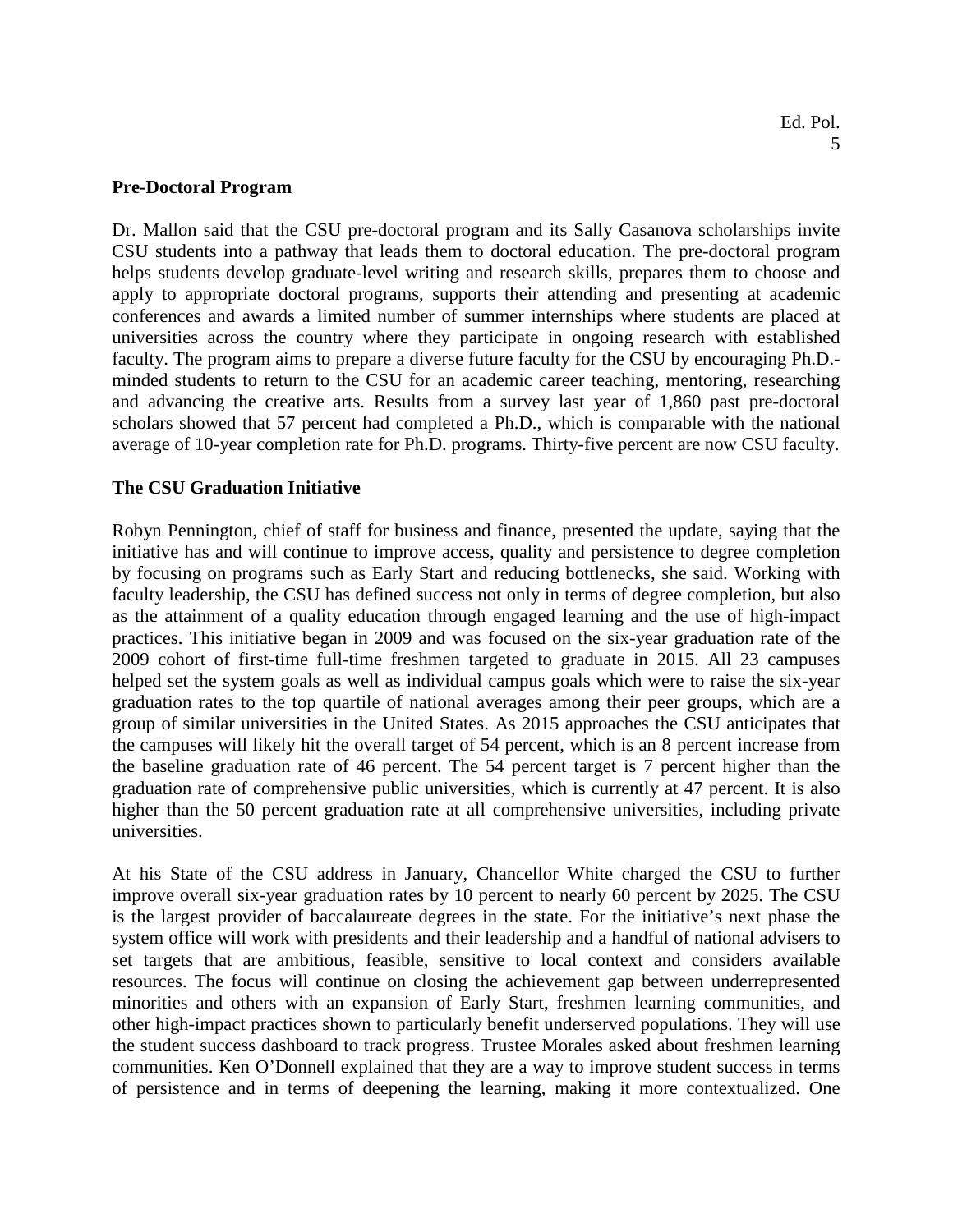## Ed. Pol. 6

dimension is putting students together into cohorts where they get to know each other, not just in a social setting, but also in an educational one. They take freshman courses, such as composition, develop a theme and let that become the centerpiece of the learning community, so that students are picking up that proficiency with each other at the same time. All the CSU campuses have some type of learning communities, he said. The CSU does not have the number of student participating yet, but will begin to put that information into the student success dashboard once there is a consistent definition of learning communities.

Trustee Garcia asked about closing the achievement gap. Mr. O'Donnell said the expansion of Early Start should help, as well as developing different interventions since not all underserved populations are the same. The use of the student success dashboard will let campuses drill down and see exactly where the leaks are; the ability to push data back out to local decision-makers is going to be one of the most powerful ways for closing the gap. Ms. Pennington said the CSU also will look at what is working at other similar campuses nationally. Trustee Monville said the CSU needs to tell the story of what it does for the economy, for California and what it means to the state when the CSU graduates 100,000 students into the economy annually. He added that the system needs to continue to make the case for additional resources to hire more faculty to teach students. Trustee Eisen mentioned the *New York Times* article about the University of Texas at Austin also struggling to close the gap and increase graduation rates. She asked how the CSU learns what other universities are doing. Dr. Smith said the CSU has been part of the Ed Trust group since 2009. It is a national foundation that is working to improve graduation rates in K-12 and at the university level. The systems come together quarterly to discuss best practices. Several CSU campuses have presented their findings. Dr. Vogel said that UC Riverside had been written up under Chancellor White's former leadership there as an institution that closed the gap on both ends. He mentioned the Alliance group, where the CSU is a member, that consists of 11 presidents who are sharing their data. The Alliance is funded through several foundations. Chancellor White said the CSU also belongs to the national association of system heads (NASH) where system leaders and provosts gather, and the issue of graduation and better serving underserved communities is a part of that conversation. Many CSU presidents have leadership positions in other professional organizations. What is making a difference for students, he said, is the recognition that while CSU is a large system, individual students have personal needs and a large part of their ability to succeed is, first of all, getting the right academic and financial aid support from staff members, academic insights from faculty members around the style of their learning and around their family circumstance and their personal circumstances. He said the real opportunity for the CSU going forward is finding a way to personalize the CSU student experience. The CSU is focused on those levels of support to enable students who have all the intellect in the world and just need a little more guidance because they do not receive it in their family, or they came out of a low-performing public school or private school. California needs them to succeed and that is what the CSU is about.

Trustee Farar adjourned the Committee on Educational Policy.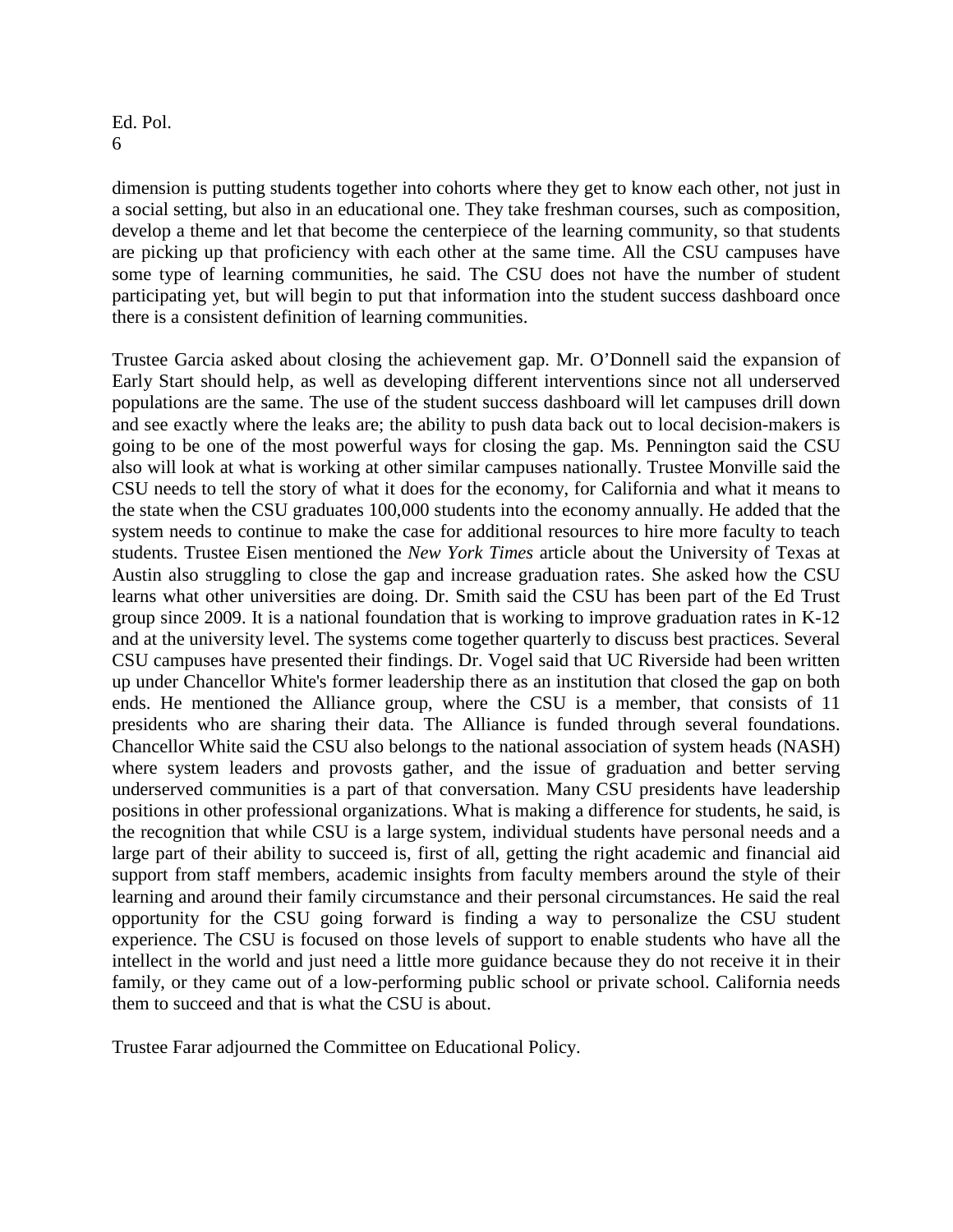**Information Item** Agenda Item 1 July 22, 2014 Page 1 of 4

### **COMMITTEE ON EDUCATIONAL POLICY**

## **The State of Higher Education in California: Opportunities for Policy and Institutional Change**

### **Introduction By**

Roberta Achtenberg Member, Board of Trustees

### **Presentation By**

Michele Siqueiros Executive Director Campaign for College Opportunity

We invited the Campaign for College Opportunity to present their perspective on the state of college achievement in California.

### **Background on the Campaign for College Opportunity**

The Campaign for College Opportunity is focused on a single mission: to ensure that the next generation of California students has the chance to attend college and succeed to keep the workforce and economy strong.

The Campaign is a California non-profit organization co-founded in 2003 by the unique alliance of prominent organizations including the Mexican American Legal Defense and Educational Fund (MALDEF), the California Business Roundtable and the Community College League of California. This alliance believed strongly in the power of Californians to preserve the historic promise of the 1960 California Master Plan for Higher Education to provide an opportunity to go to college for every eligible student in the state.

The Campaign's work is guided by three main priorities: to engage a broad coalition of California leaders and organizations in support of higher education access and success; to raise public awareness and share research highlighting the challenges and opportunities facing California; and to support policy solutions and reforms to our higher education system so that we can produce the one million additional college graduates our state needs.

At the forefront of the Campaign's work is an ambitious policy agenda. First, is to call on the Governor and Legislature to articulate statewide goals for college access and completion and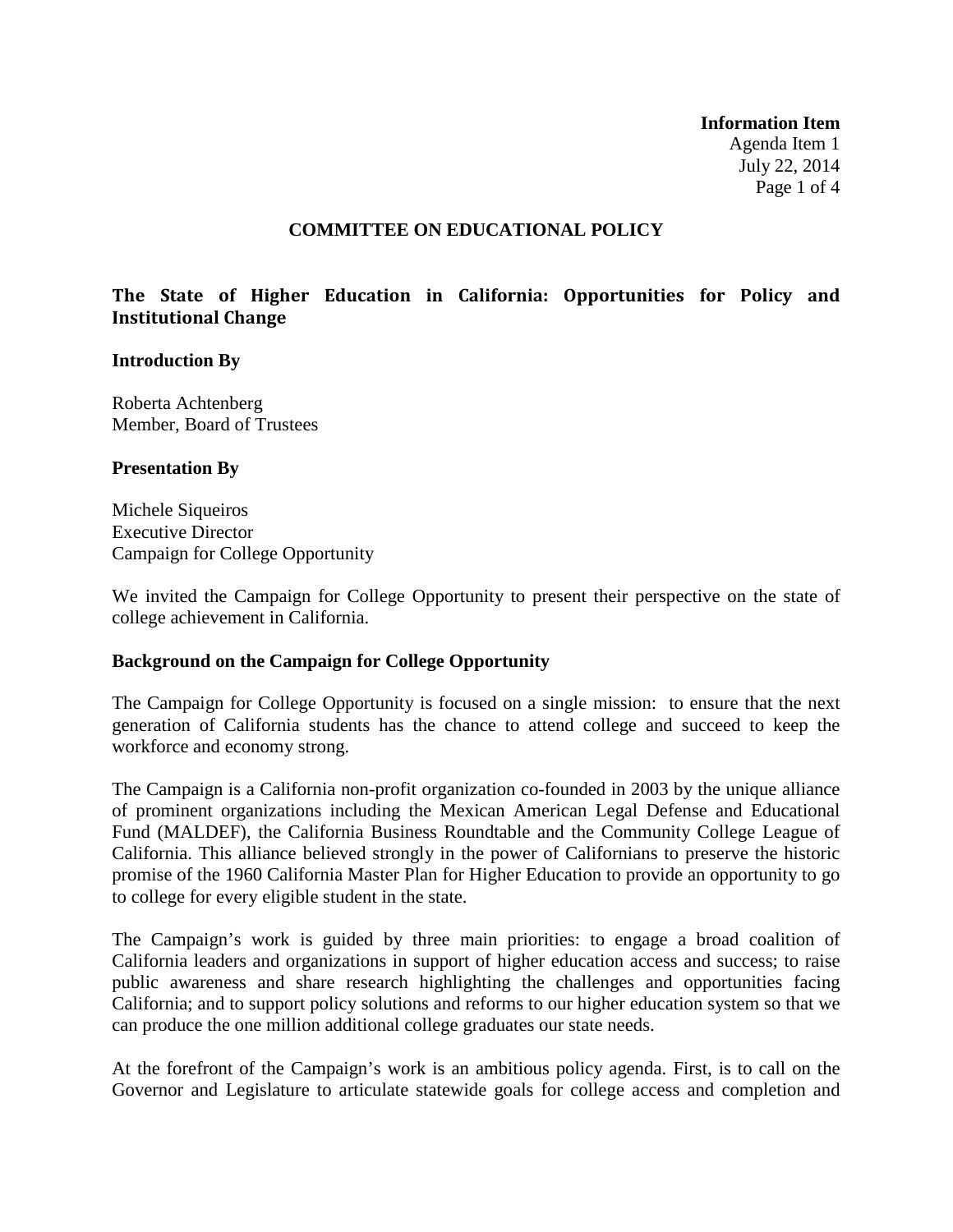Ed. Pol Agenda Item 1 July 22, 2014 Page 2 of 4

prioritize funding and policy reforms to help meet these goals. This is critical to ensuring that the next generation of Californians is not less educated than the current generation. In addition, the Campaign encourages our state policymakers and higher education leaders to:

- 1. Invest in higher education
- 2. Increase access and preparation for college
- 3. Meet capacity and ensure a spot for all eligible students
- 4. Maintain affordability for low-income students
- 5. Improve the transfer pathway from two-year colleges to four-year universities
- 6. Promote policy and finance reforms that support improved student outcomes.

## **The Campaign for College Opportunity Perspective**

California's diversity is increasing as is the demand by employers for educated workers. Business leaders and civil rights activists agree that the state's economic future will depend on our ability to better prepare and educate the populace. The low educational attainment rates of California's Latinos coupled with little or no improvement over time for African Americans is startling and unacceptable. We believe that more Californians deserve the opportunity to go to college and graduate, and that gaps in educational success must be closed. And there is no way we can do this without the California State University (CSU) system playing a critical role.

In November 2013, the Campaign for College Opportunity launched a new series of reports on the *State of Higher Education in California* to bring attention to the critical challenges facing higher education in the state and the opportunities for solving them. *The State of Latinos in Higher Education in California* was the first report in this series, followed by *The State of Blacks in Higher Education in California, The Gender and Racial Gap Analysis,* and a performance report conducted by California State University, Sacramento's Institute for Higher Education Leadership and Policy (IHELP) titled *Average Won't Do.* And, on July 1st, a first of its kind analysis on the real cost of college based on time to degree for CSU graduates was released.

In comparison to other states, California finds itself average at best in six key performance categories. In preparation, how prepared students are for college-level work, CA is worse than most states despite improvements over the last decade. In affordability, how easily families can pay for college, CA is average compared to other states but in the last decade, affordability is on the decline. In participation, the number of students going to college, CA is better than most states, a consistent trend over the last ten years. In completion, the number of students earning a certificate or degree, CA is average compared to other students with no significant improvement over the last ten years. In terms of the benefits of a college degree to the student and state, CA is better than most states. And, in terms of how well financed our colleges and universities are, CA is average.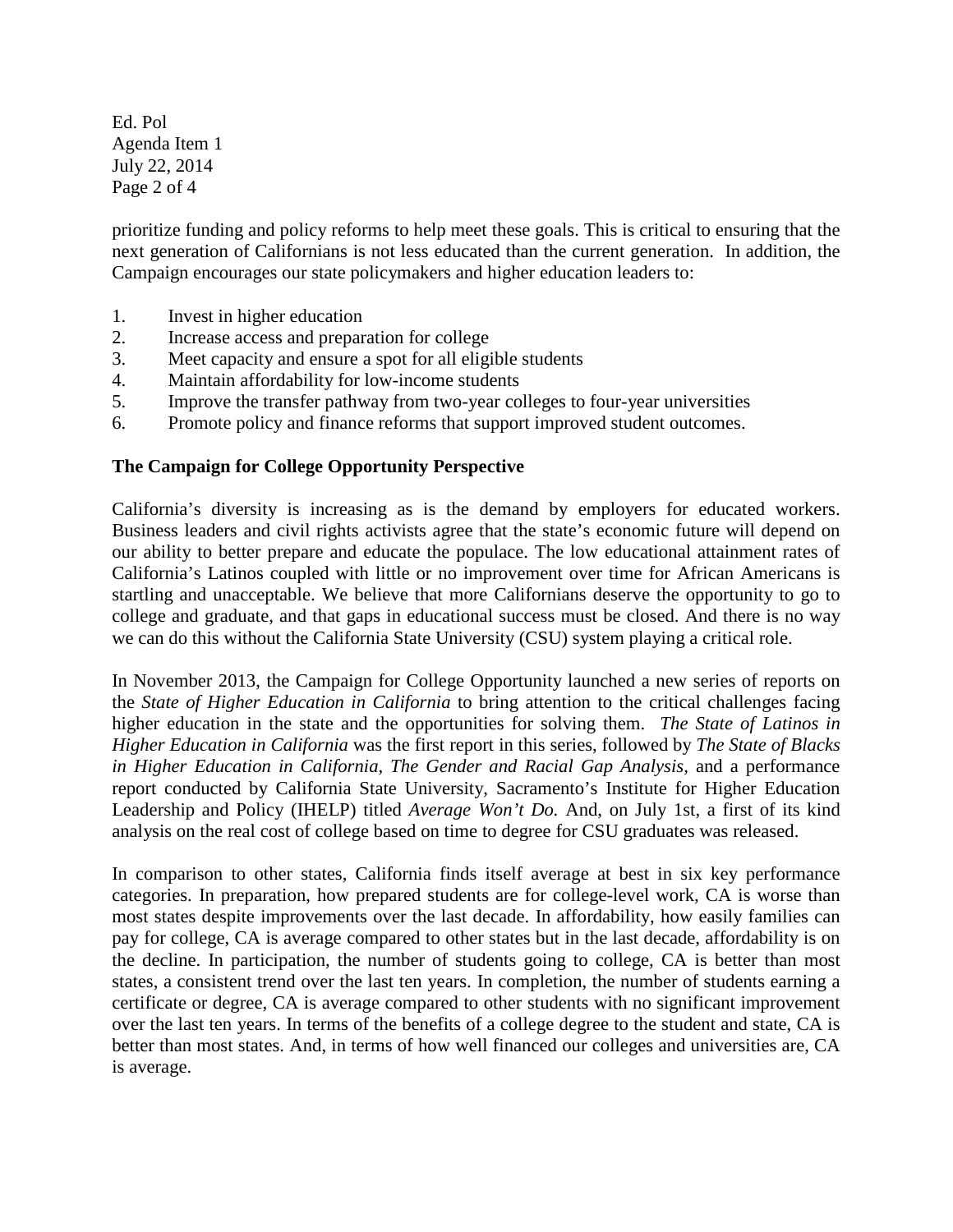Ed. Pol. Agenda Item 1 July 22, 2014 Page 3 of 4

Key findings from our Latino, Black and Real Cost of College reports related to the CSU include:

- Latinos make up 41% of first-time freshman at the CSU but only 33% of the total undergraduate population.
- Black students represent less than 5% of the undergraduate student body at the CSU. Black enrollment from high school directly to CSU has increased by only half of one percentage point from 8.9 percent in 2000 to 9.4 percent in 2010.
- In 2011, 83 percent of entering Blacks require remediation compared to 75 percent of Latinos, and 41 percent of Whites.
- Across the CSU system, just over half of freshman receive a bachelor's degree within six years; less than twenty percent receive a bachelor's degree within four years.
- Only 10 percent of first-time Latino freshmen and 8 percent of Black freshmen will graduate from CSU within four years. 45 percent of Latinos and 35 percent of Blacks graduate within six years. However, almost 24 percentage points separate White and Black six-year graduation rates.
- The median time and amount of credits to earn a degree from the CSU is 4.7 years with 135 credits. That means half of all CSU students take longer than 4.7 years to graduate and earn more than 135 credits.

The full reports, webinars and media coverage are on the Campaign's website at www.collegecampaign.org.

These reports shine a light on some of the critical challenges facing higher education in California, and while revealing, few of the statistics are particularly surprising although still disturbing. The reports are a catalyst for conversations centered on solutions. This includes urging the Governor, state policymakers and higher education leaders to make college going, success and equity a top priority in expectations of CSU leaders and in policy and budget decisions. More funding, more accountability and a clear public agenda with intentional goals to increase college-going and success are critical pieces of the puzzle. Through these reports, the goal is developing good data and discussing race as an opportunity to design solutions for closing gaps and reversing negative trends - instead of assigning blame.

The CSU already has led the way in many areas: serving more than 400,000 students who make up one of the more diverse student bodies in the world, and vigorously supporting the passage of historic transfer reform legislation [\(SB 1440\)](http://www.collegecampaign.org/policy-priorities/transfer-pathway-reform/) which the Campaign championed and CSU leaders implemented. Several years ago the CSU launched the Graduation Initiative in a strategic effort to increase college graduation rates for all students and close the racial/ethnic gaps, and the CSU was revolutionary in the development of an Early Assessment Program (EAP) that began addressing the low rates of college readiness in the incoming freshman class. Much of this was accomplished in spite of a series of devastating budget years for the system that forced deep cuts.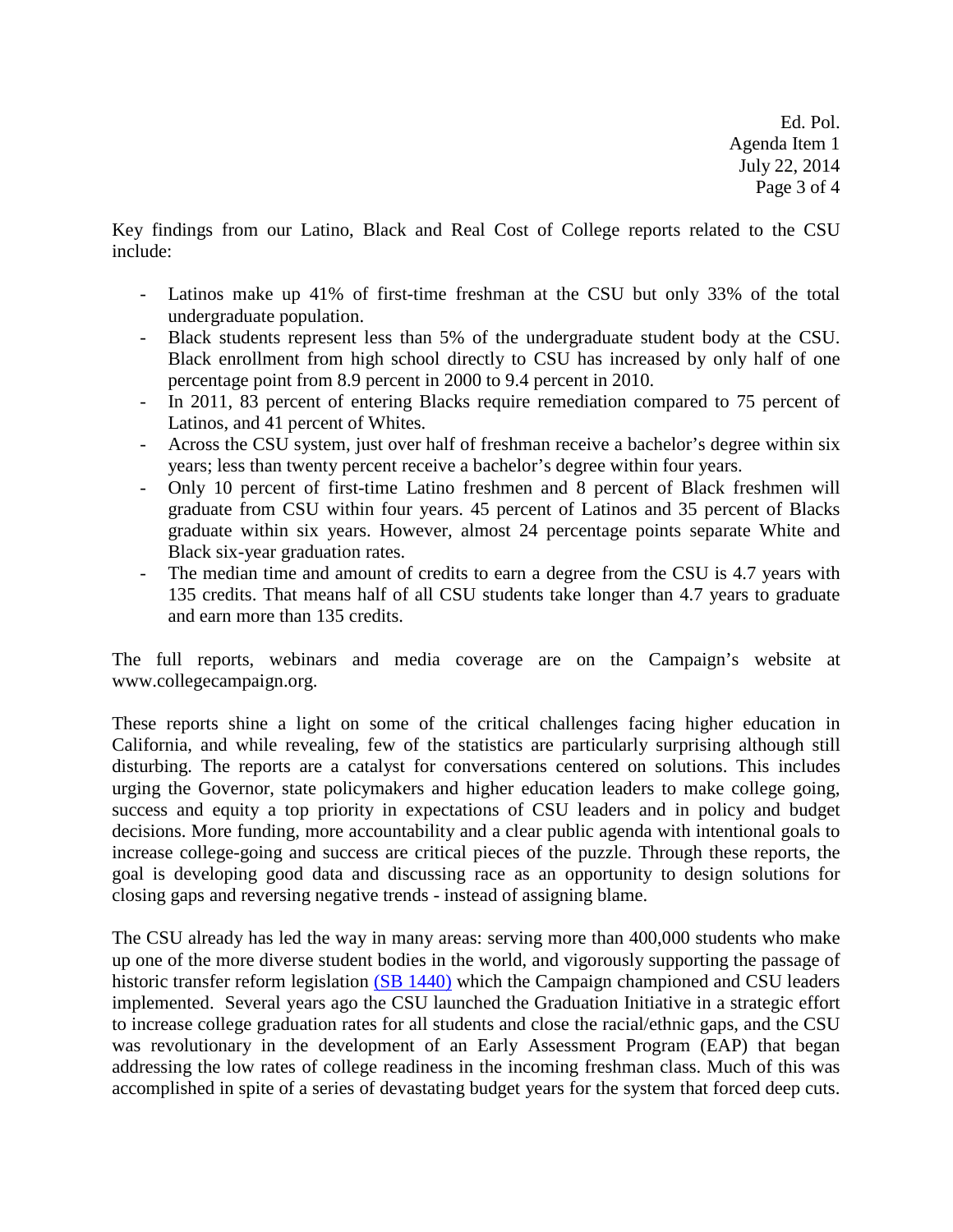Ed. Pol Agenda Item 1 July 22, 2014 Page 4 of 4

And yet, much more needs to be done and attention must be sustained on some of these efforts for the sake of improving college access and success for students and for the benefit of California's economic future.

In April, the Campaign embarked on a statewide Listening Tour that is engaging prominent community, business, civil rights and education leaders to discuss a new plan for higher education that will be presented to state policymakers and education leaders in the fall. If California is to significantly increase the number of college graduates that can help meet the workforce needs of the future, there is no way for this to be done without the CSU. And in particular, it is impossible without increasing the number of underrepresented students who enroll and graduate from the CSU system and improving the transfer pathway for receiving community college students.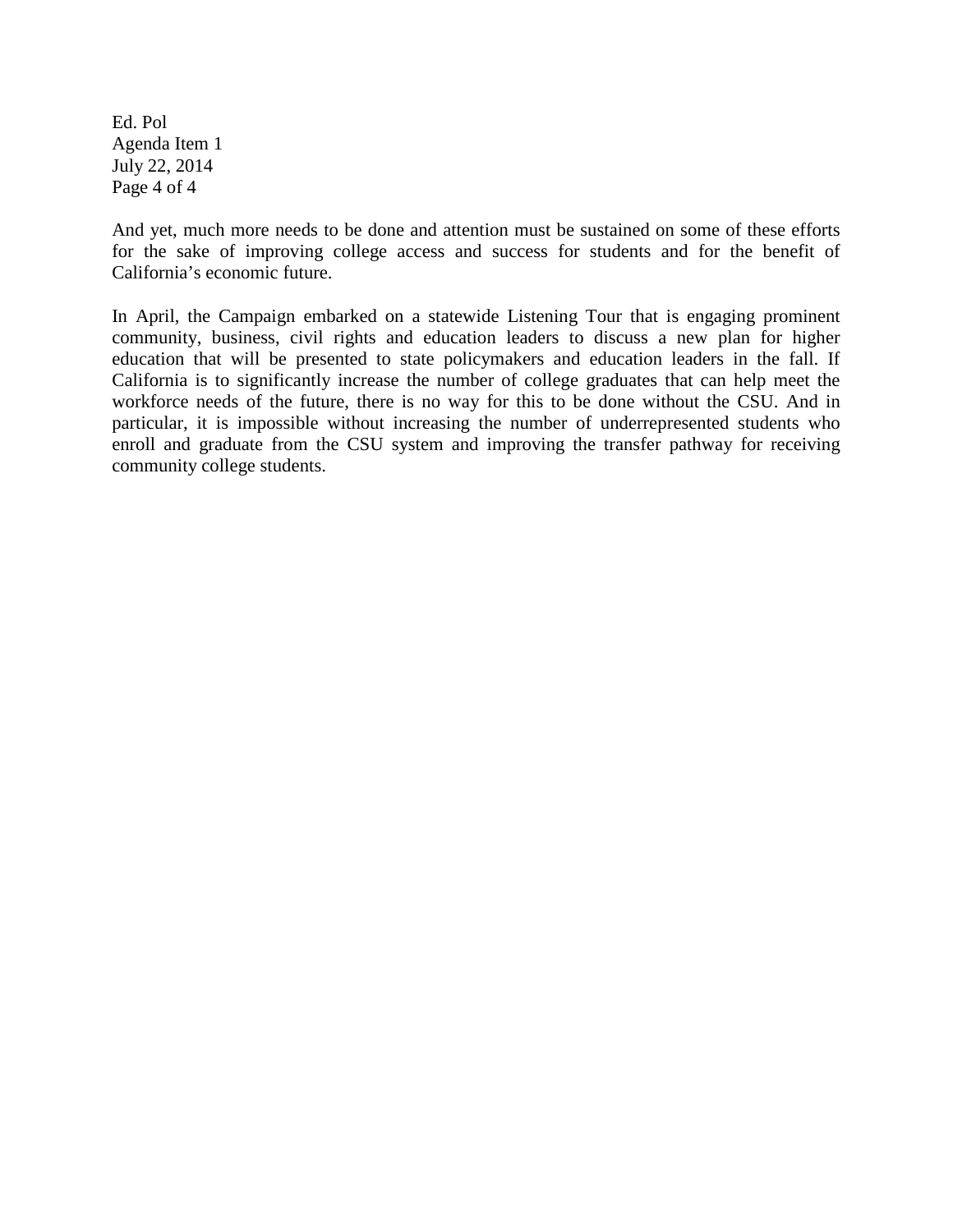#### **Information Item**

Agenda Item 2 July 22, 2014 Page 1 of 2

### **COMMITTEE ON EDUCATIONAL POLICY**

### **The California State University Graduation Initiative**

### **Presentation By**

Ephraim P. Smith Executive Vice Chancellor and Chief Academic Officer

Ken O'Donnell Senior Director Student Engagement and Academic Initiatives & Partnerships

#### **Summary**

This is the latest in a series of regular updates on the California State University Graduation Initiative as requested by the board at its January 2014 meeting. As related in January, this initiative began in 2009 when the presidents and provosts of all 23 CSU campuses committed to raising systemwide six-year graduation rates by 8 percentage points, and closing the gap by half in those rates between students of color and other students. In his 2014 "State of the CSU" address, Chancellor Timothy P. White committed the system to continuing its focus on student success, and to raising graduation rates by additional 10 percent by 2025.

The CSU is on track to meet those overall goals, and in so doing should provide the state with its share of the additional graduates needed to close the million-degree shortfall first identified in a 2009 report from the Public Policy Institute of California (PPIC).

Efforts to close the achievement gap have been less successful. Going forward we expect to sharpen our focus by making widespread use of the Student Success Dashboard (demonstrated at past board meetings), to assist campuses identify and target resources to specific populations and programs.

Also we are exploring the systematic use of interventions meant to support successful "habits of mind," as identified in the recent *New York Times* article "Who Gets to Graduate?" At the system level such work is just beginning, but one example is a recent expansion of CSU's Early Start program intended to extend the socialization and cohorting benefits of summer remediation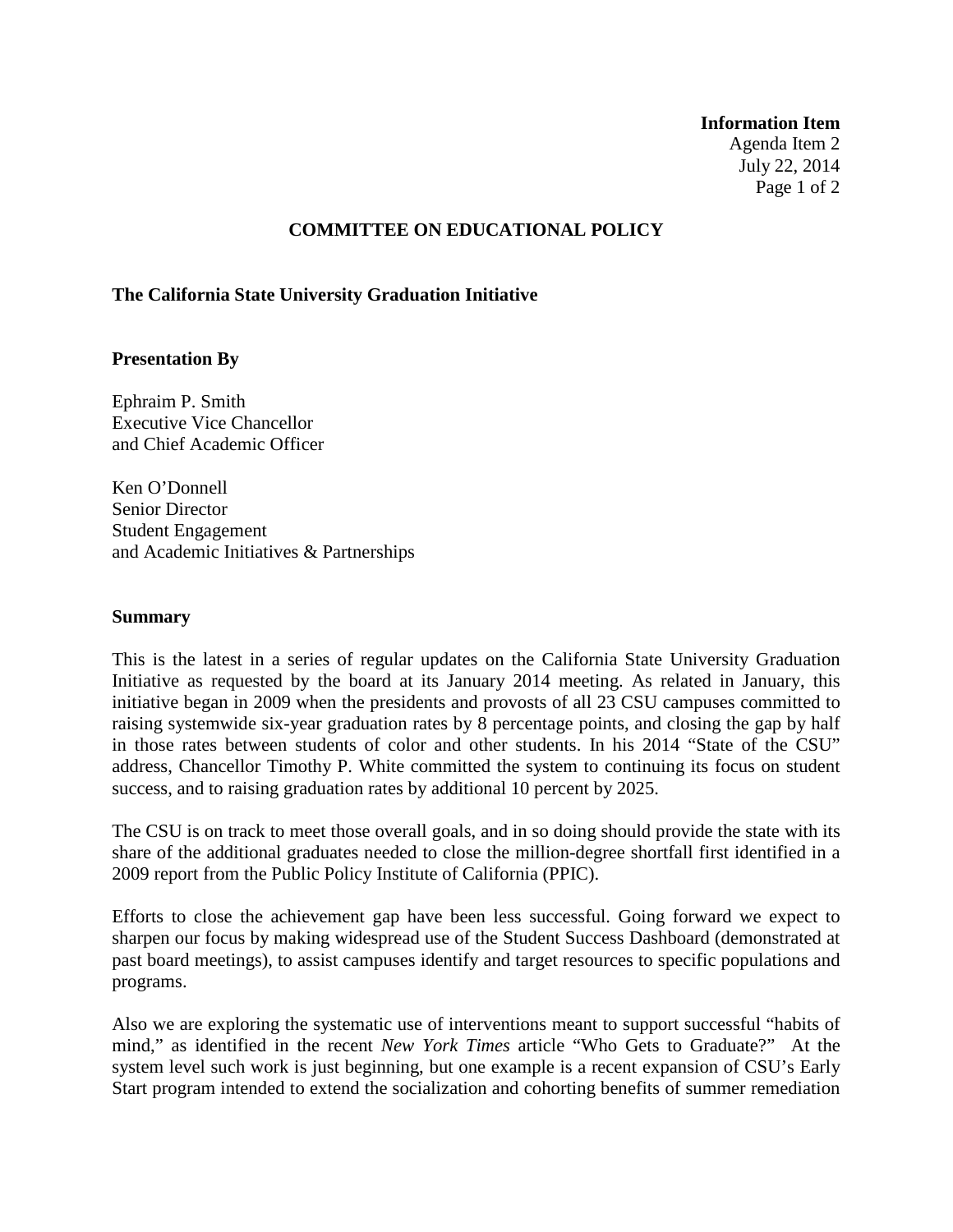Ed. Pol Agenda Item 2 July 22, 2014 Page 2 of 2

into the first regular term of the freshman year, with coordinated advising, tutoring and facultyand student-led mentoring. The project is piloted on four campuses this year and next, with possible expansion the year after, as part of the chancellor's \$50 million commitment to Student Success.

In the meantime, the Chancellor's Office is expected to convene campus groups in the coming academic year to agree on 2025 goals specific to each campus that, in the aggregate, will meet the systemwide commitment laid out in the Chancellor's January 2014 "State of the CSU address."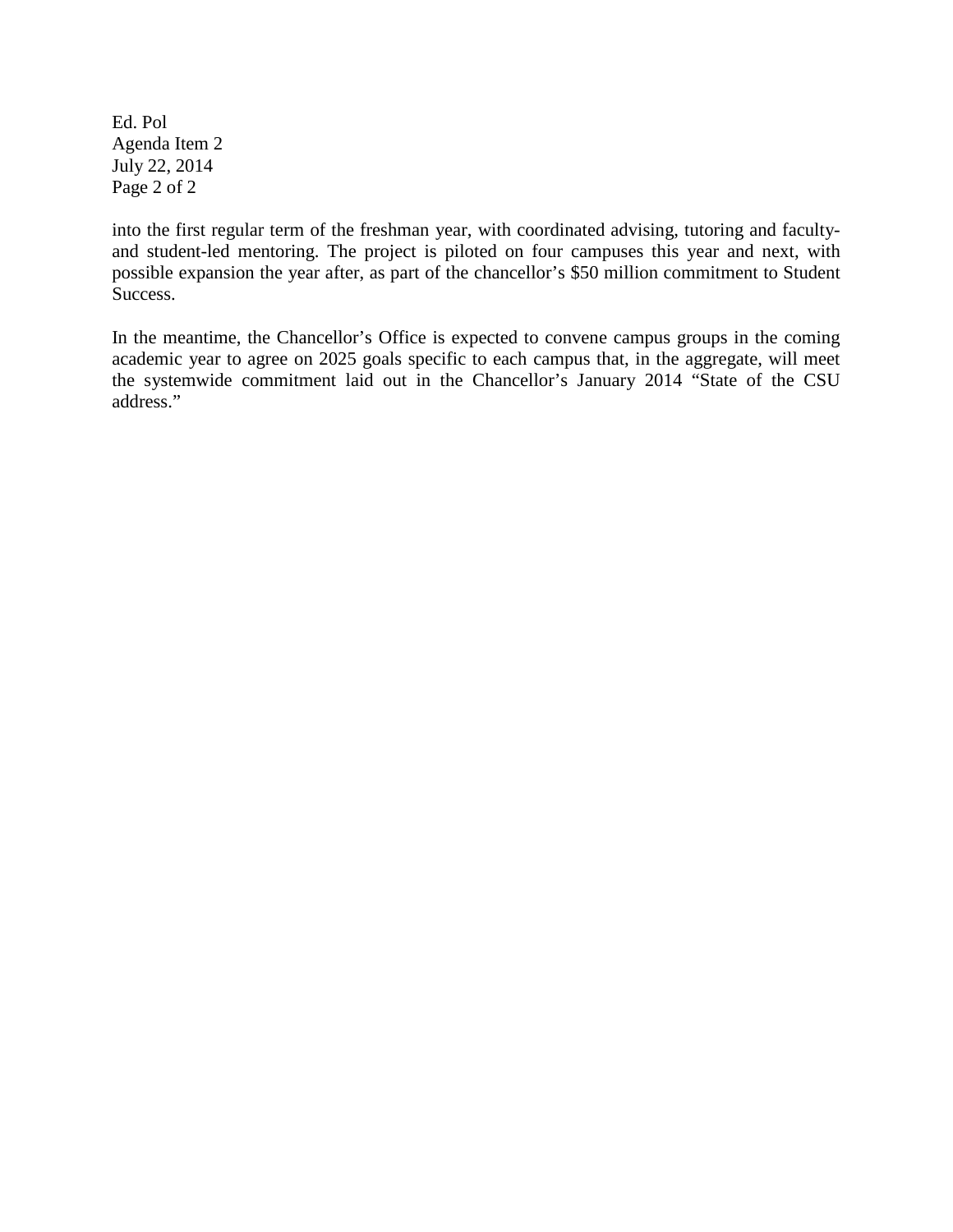**Information Item** Agenda Item 3 July 22, 2014 Page 1 of 5

## **COMMITTEE ON EDUCATIONAL POLICY**

## **The California State University Affordable Learning Solutions Initiative: Update**

## **Presentation By**

Gerry Hanley Assistant Vice Chancellor Academic Technology Services

## **Summary**

A significant factor of the affordability of a college education is the cost of course materials like text books and lab supplies, with an average annual cost exceeding \$1,000 per student. The California State University's Affordable Learning Solutions initiative (AL\$, [www.affordablelearningsolutions.org\)](http://www.affordablelearningsolutions.org/) has produced a number of systemwide business strategies and technologies and campus-based programs that are driving down the cost of course materials for students while offering greater access to no-cost or low-cost academic instructional content for faculty. Twenty CSU campuses have customized their own AL\$ programs to fit their campus culture. Four other state systems of higher education have adopted the CSU's AL\$ program through the CSU's MERLOT program (Multimedia Educational Resources for Learning and Online Teaching, [www.merlot.org\)](http://www.merlot.org/).

## **Background**

The 2008 California Bureau of State Audits report indicated that CSU students paid \$812 per year for textbooks. Applying a historic textbook inflation trend of 6.1 percent annually means CSU students now are paying more than \$1,000 per year for textbooks.

In the 2012 Florida student textbooks survey, a sample of more than 20,000 Florida students reported that the high cost of textbooks had caused them to, frequently, occasionally, or seldom:

- Not purchase the required textbook (64%)
- Not register for a course  $(45%)$
- Take fewer courses (49%)
- Drop a course  $(27%)$
- Withdraw from a course (21%)
- Fail a course (17%)

The affordability of course materials is a significant barrier for student success. Strategies for improving the affordable choices of course materials for CSU students has become part of a number of campus Graduation Initiative programs.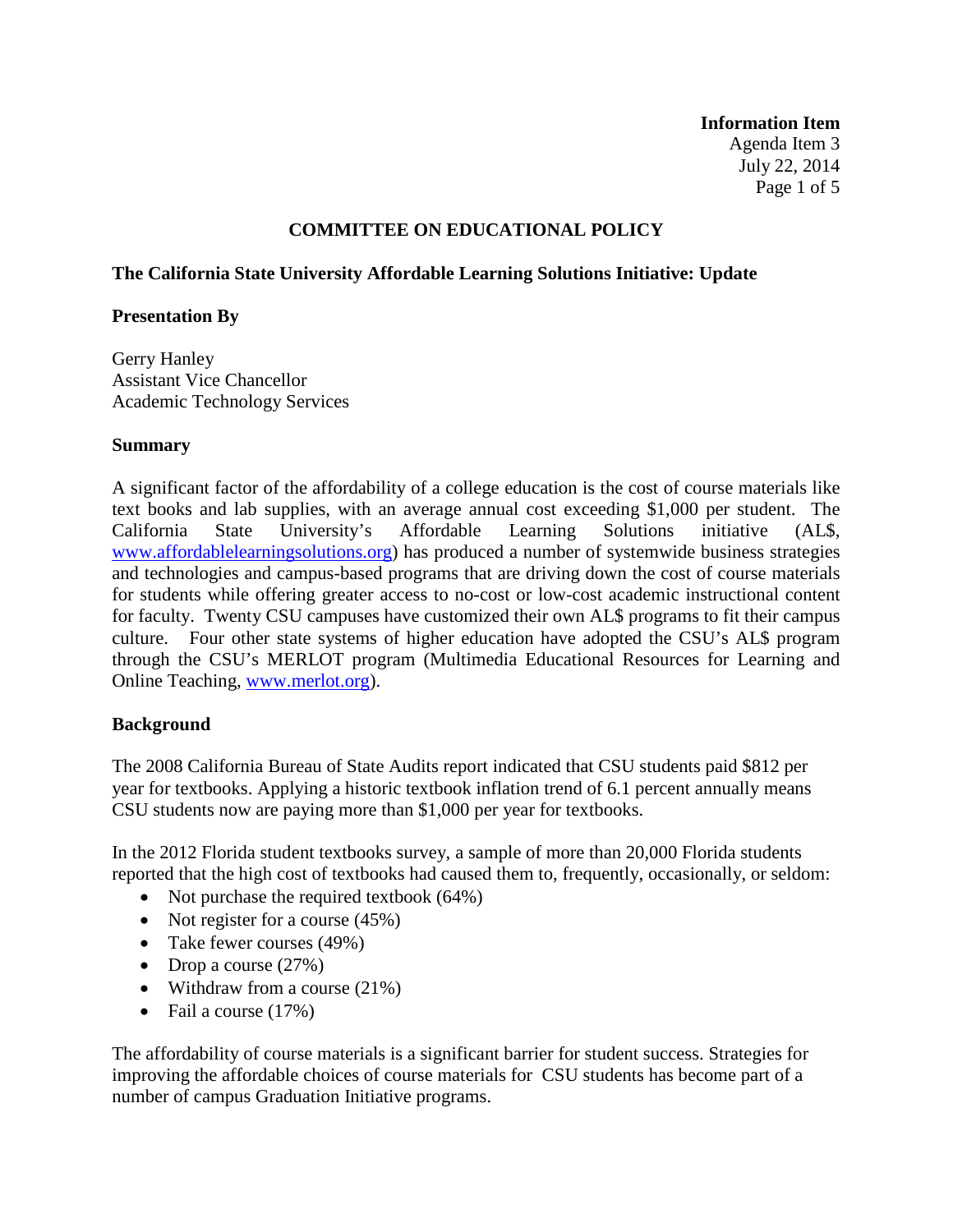Ed. Pol. Agenda Item 3 July 22, 2014 Page 2 of 5

In 2010, the CSU launched the first phase of the AL\$ initiative with a website for faculty and students to explore the range of no-cost and low-cost instructional materials [\(http://affordablelearningsolutions.org\)](http://affordablelearningsolutions.org/). The initial focus was to provide faculty with information and strategies to incorporate Open Educational Resources (OER: free, online instructional resources that can be reused and remixed) and CSU licensed library resources in their courses through learning management systems and other technologies.

Recognizing the trends in the publishing industry toward digital textbooks, the CSU implemented business models for publishers' etextbooks, saving students significant amounts of money thus encourage all students to purchase or rent the textbook rather than foregoing the necessary materials due to prohibitive costs. For example, the CSU's Rent Digital program has negotiated at least a 60 percent discount on rented digital textbooks (which students can print if they choose). When the program began in fall 2012, the four etextbook distributors/publishers provided 5,000 etextbook titles at this discounted price. In spring 2014, more than 50,000 etextbook titles from nine distributors/publishers were available to students and faculty. The estimate is that CSU bookstores saved CSU students more than \$30 million in 2013-14 through a variety of programs, such as print rental programs, used book programs, digital textbook programs, and buy-back programs.

# **Affordable Learning Solutions Principles**

**Choice—**Enable the discovery of course-appropriate content, including commercial publisher content, library resources and a wide array of open educational resources. **Affordability—**Deploy technology and business solutions that reduce the cost of learning materials to the student and the institution.

**Accessibility—**Every student, regardless of economic, physical or learning disability, is entitled to a high-quality education with complete access to all learning materials.

The CSU's AL\$ initiative team supports leaders from across the university to implement their affordable learning solutions programs through collaborative teamwork among bookstores, libraries, centers for faculty development, disability services centers and faculty. For example,

- CSU Dominguez Hills: More than 200 of its 750 faculty members chose low-cost or nocost alternatives to textbooks.
- Cal Poly Pomona: More than 140 of its 1,200 faculty chose low-cost or no-cost alternatives to textbooks. (2012-13 data)
- CSU San Marcos: Launched "CALMing Down Prices" with its Cougar Affordable Learning Materials program in which its Instructional Development Services office is building a community of faculty who showcase their strategies for choosing no-cost and low-cost alternatives.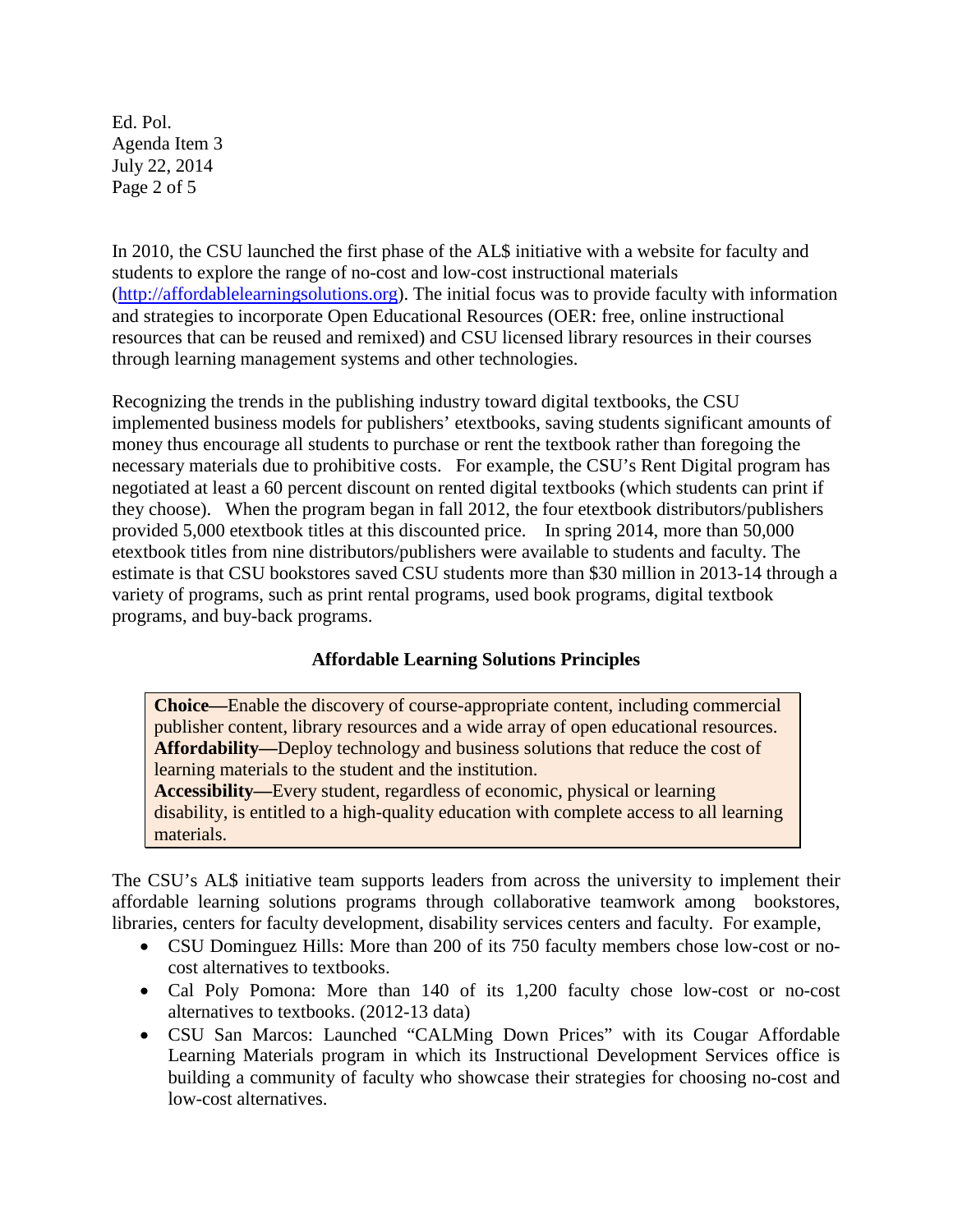Ed. Pol. Agenda Item 3 July 22, 2014 Page 3 of 5

• CSU Fullerton's Affordable Learning Solutions program includes the Titan Bookstore "Lowest Price Guarantee" program for course materials.

Combined with a systemwide marketing campaign coordinated with CSU Chancellor's Office Public Affairs/Communications Department and additional collaborations with the California State Students Association, local campus programs are creating the opportunities for students and faculty to discover and choose no-cost and low-cost, quality course materials and instructional resources, thereby lowering the total cost of attendance for CSU students.

## **CSU Leadership in Open Educational Resources**

Since 1997, the CSU has been the national and international leader in open educational resource services for students and faculty. MERLOT (Multimedia Educational Resources for Learning and Online Teaching) currently provides more than 45,000 free instructional materials (e.g. animations, simulations, free online courses, free etextbooks, and more), and has been adopted by over 500 universities and colleges and engaged millions of students, faculty, staff, K-12 teachers, and other educators over the years.

In January 2013, the California state senate passed SB 1053, which designated the CSU to lead the development and delivery of an open, online library of free textbooks (and other open educational resources) for the faculty and students of California's three higher education systems. The legislation required the acquisition of external funds before match state funds would be available. The CSU developed and was awarded grants from the William and Flora Hewlett Foundation and the Bill and Melinda Gates Foundation totaling \$1 million which is being matched by \$1 million in state funds to build the open online library and support faculty leadership in building and reviewing the collection of open textbooks. The CSU is facilitating faculty academic senate appointees from the California Community Colleges, the California State University, and the University of California to identity and review a collection of free open textbooks that could be adopted by faculty in the top 50 courses across the three systems.

Leveraging the CSU's expertise and MERLOT technologies, CSU has recently created the "California Open Online Library for Education" [\(www.cool4ed.org\)](http://www.cool4ed.org/) which showcases faculty who have adopted open etextbooks as well as the wealth of free and open educational resources in MERLOT. Currently, the COOL4ED website has more than 3,400 free and open etextbooks available in a wide range of disciplines. With a special focus on student needs, the CSU also created a student-centered portal for easy discovery, use and sharing of free and open instructional materials at [www.merlotx.org.](http://www.merlotx.org/)

CSU's leadership in Affordable Learning Solutions has been recognized by the State University of New York system, the University System of Georgia, the Tennessee Board of Regents, and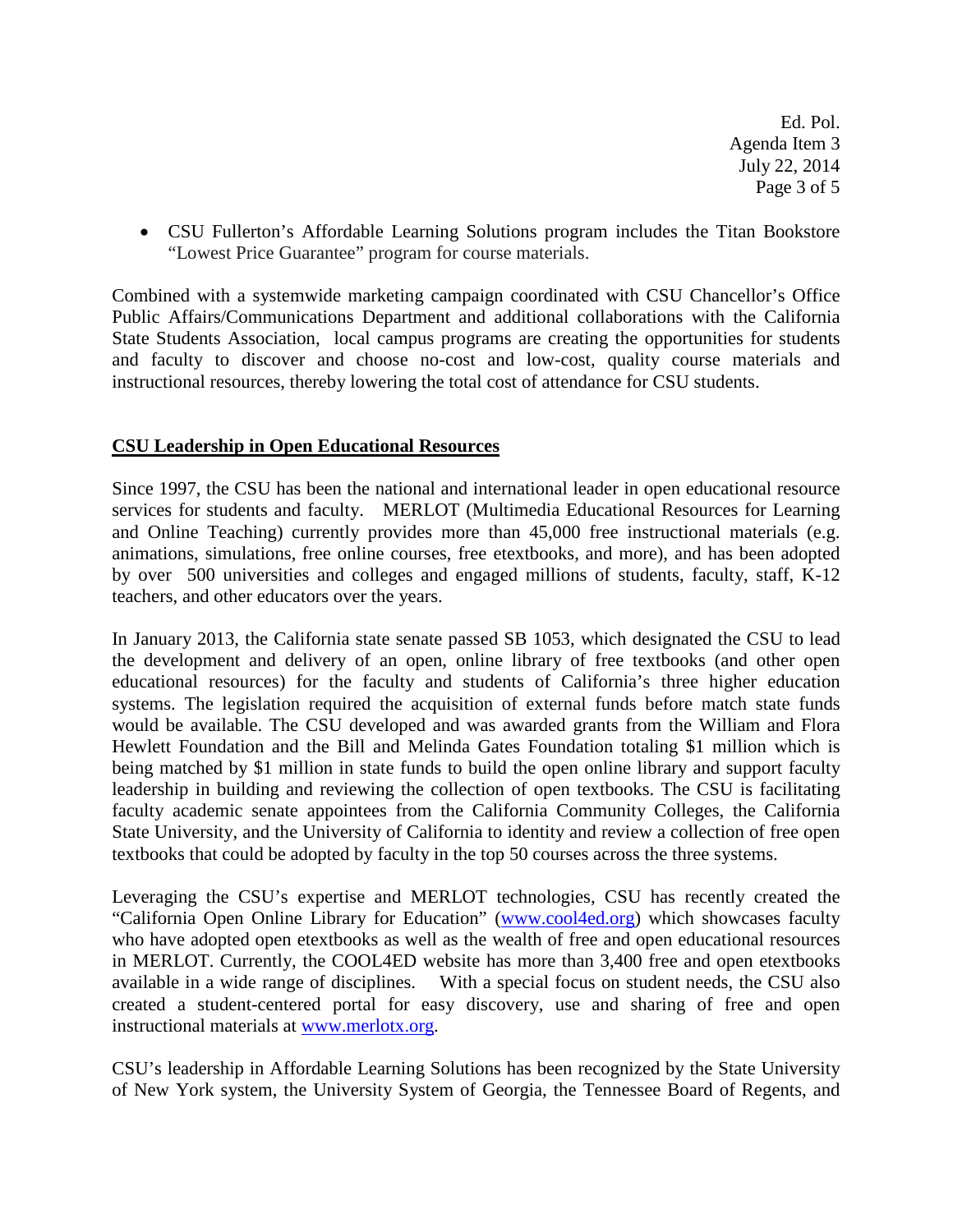Ed. Pol. Agenda Item 3 July 22, 2014 Page 4 of 5

the Oklahoma State Regents for Higher Education. Each of these systems has become a CSU-MERLOT partner, paying for CSU resources, and adapting the CSU-MERLOT AL\$ technology platform and services to meet their state system's needs.

- [http://affordablelearninggeorgia.org](http://affordablelearninggeorgia.org/)
- [http://affordablelearningtbr.org](http://affordablelearningtbr.org/)
- [http://affordablelearningok.org](http://affordablelearningok.org/)
- [http://teachingcommons.cdl.edu/als\\_suny](http://teachingcommons.cdl.edu/als_suny)

Affordable Learning Solutions Initiative is a top priority within the CSU. Continuous development and implementation of programs to deliver a variety of quality academic content that is both affordable and accessible to our faculty and students will support CSU students' success in completing their CSU education.



# **2014 Priorities for Affordable Learning Solutions Initiative:**

- 1. Strengthen collaborations with California State Student Association (CSSA), the Chancellor's Office public affairs office and CSU stakeholder communities to expand the systemwide marketing campaign for the Affordable Learning Solutions Initiative.
- 2. Focus on scaling and sustaining campus affordable learning campaigns to accelerate the adoption and effective use of more affordable course materials. Continue to share exemplary practices and facilitate the adoption of such practices.
- 3. Continue developing CSU-business partnerships that result in high-quality, more accessible, and more affordable content for CSU institutions and students.
- 4. Continue to streamline the technologies that result in more convenient and cost-effective delivery of quality and accessible digital content.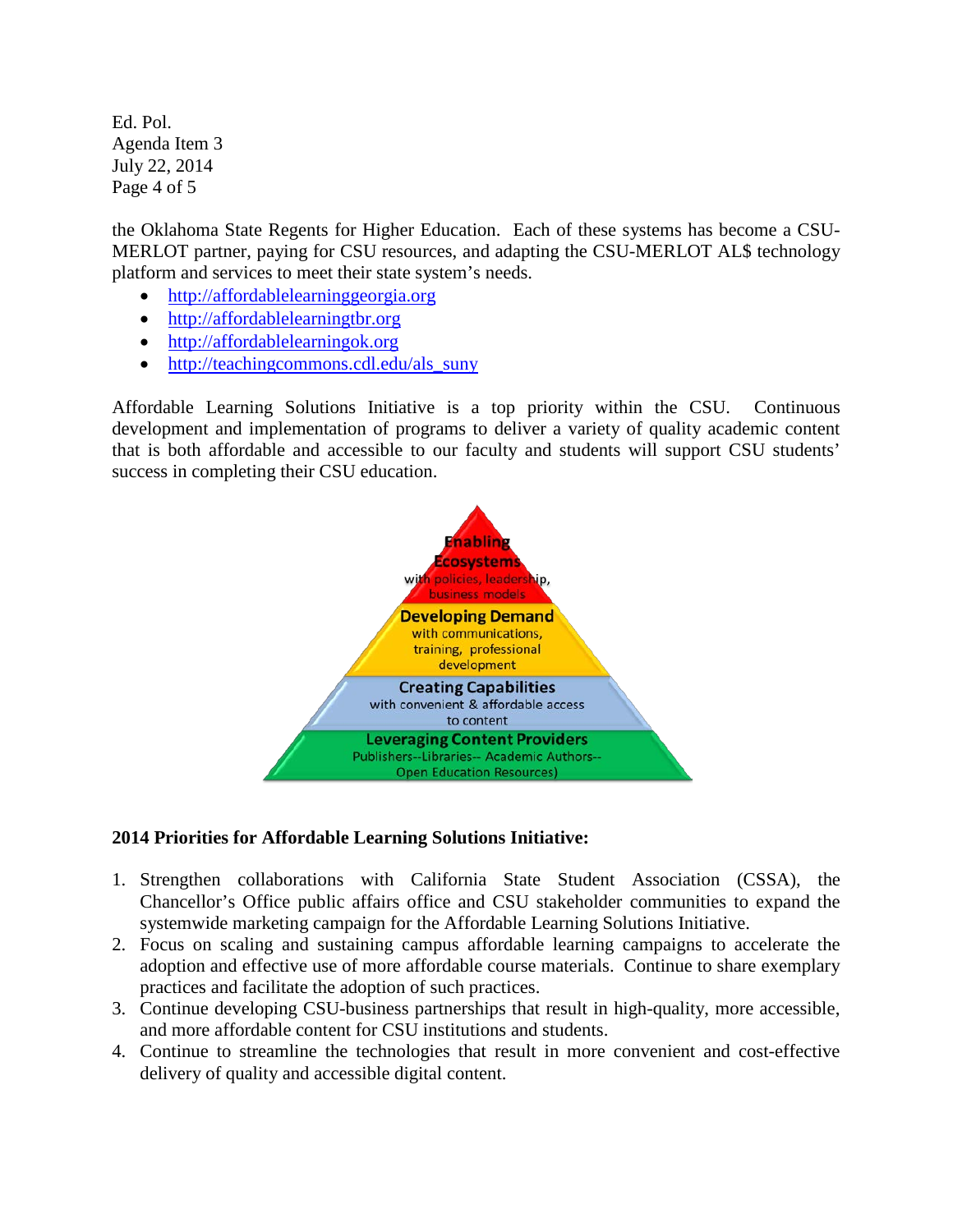Ed. Pol. Agenda Item 3 July 22, 2014 Page 5 of 5

5. Improve accountability strategies and tools that will enable CSU campuses to measure the student cost savings produced by affordable learning initiatives.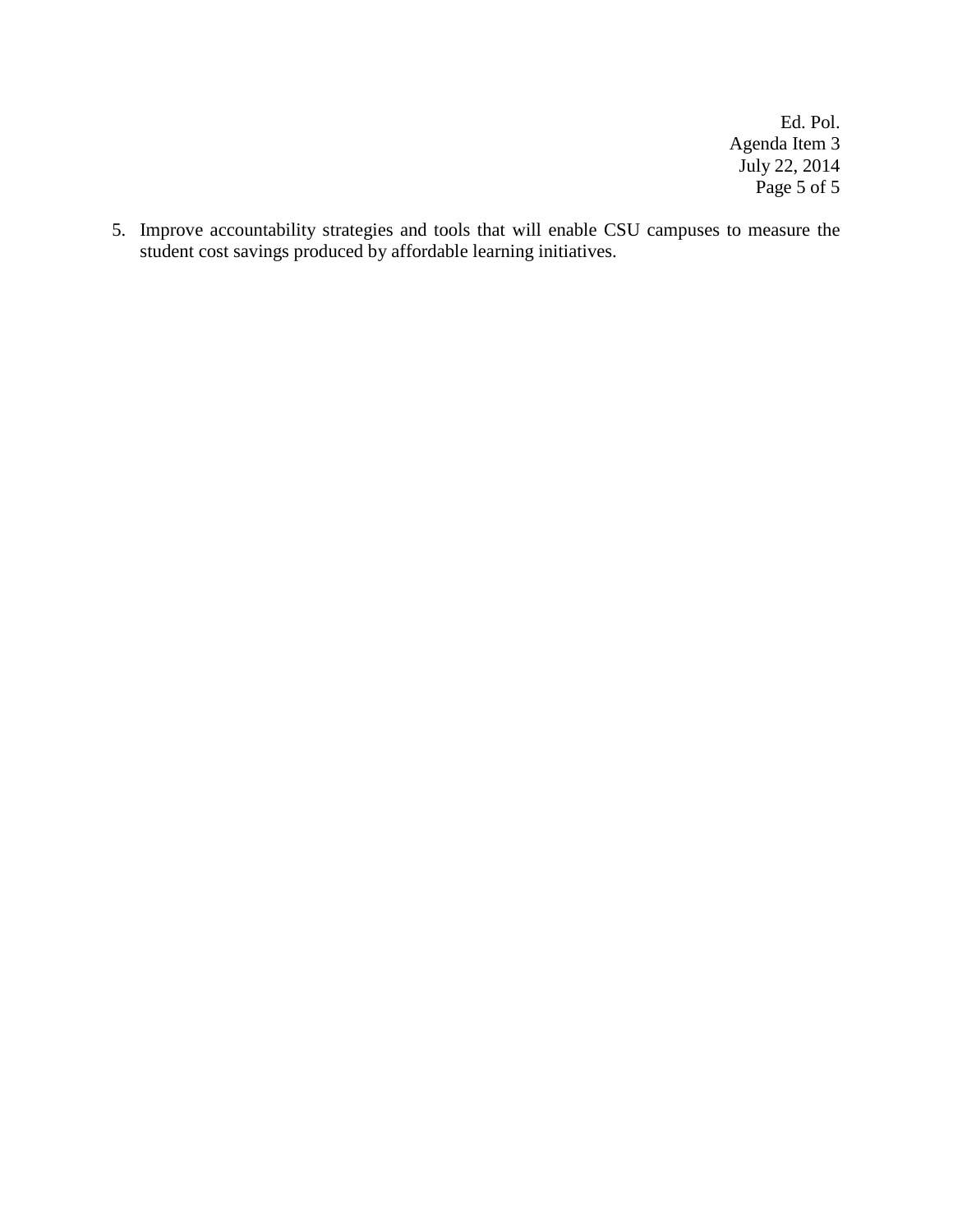**Information Item** Agenda Item 4 July 22, 2014 Page 1 of 2

## **COMMITTEE ON EDUCATIONAL POLICY**

**California State University Partnership with the Corporation for National and Community Service AmeriCorps\*VISTA Program (Volunteers In Service To America)**

### **Presentation By**

Ephraim P. Smith Executive Vice Chancellor and Chief Academic Officer

Kristina Barger VISTA Program Manager

### **Summary**

AmeriCorps\*VISTA (Volunteers in Service to America) is a part of the national service movement through the Corporation for National and Community Service and is often referred to as the domestic Peace Corps. VISTA members volunteer to serve full-time for one year on poverty-alleviation projects with a non-profit organization or public agency. As with the Peace Corps, competition is intense; the recent graduates selected for these slots are bright and committed.

In the first agreement of its kind, VISTA has partnered with the California State University system to support CSU science, technology, engineering and math (STEM) departments and colleges with 15 VISTA members in 2014-2015, and the program is anticipated to grow to 30 the following year. VISTA members will build partnerships with CSU faculty, staff, students, alumni and local communities to support the academic and professional success of traditionally underrepresented students in STEM.

CSU STEM VISTA members will collaborate with industry partners, local community organizations and schools to increase hands-on learning experiences such as service learning, internships and undergraduate research. These high-impact practices have been shown to increase graduation rates and close achievement gaps.

Along the way, CSU STEM VISTA will contribute to broader system-level efforts to improve STEM degree production overall; in particular by bringing the most engaging educational practices at CSU campuses to a greater share of the students majoring in STEM fields. At the intersection of research, teaching and service, CSU STEM VISTA members epitomize the CSU and its value to California.